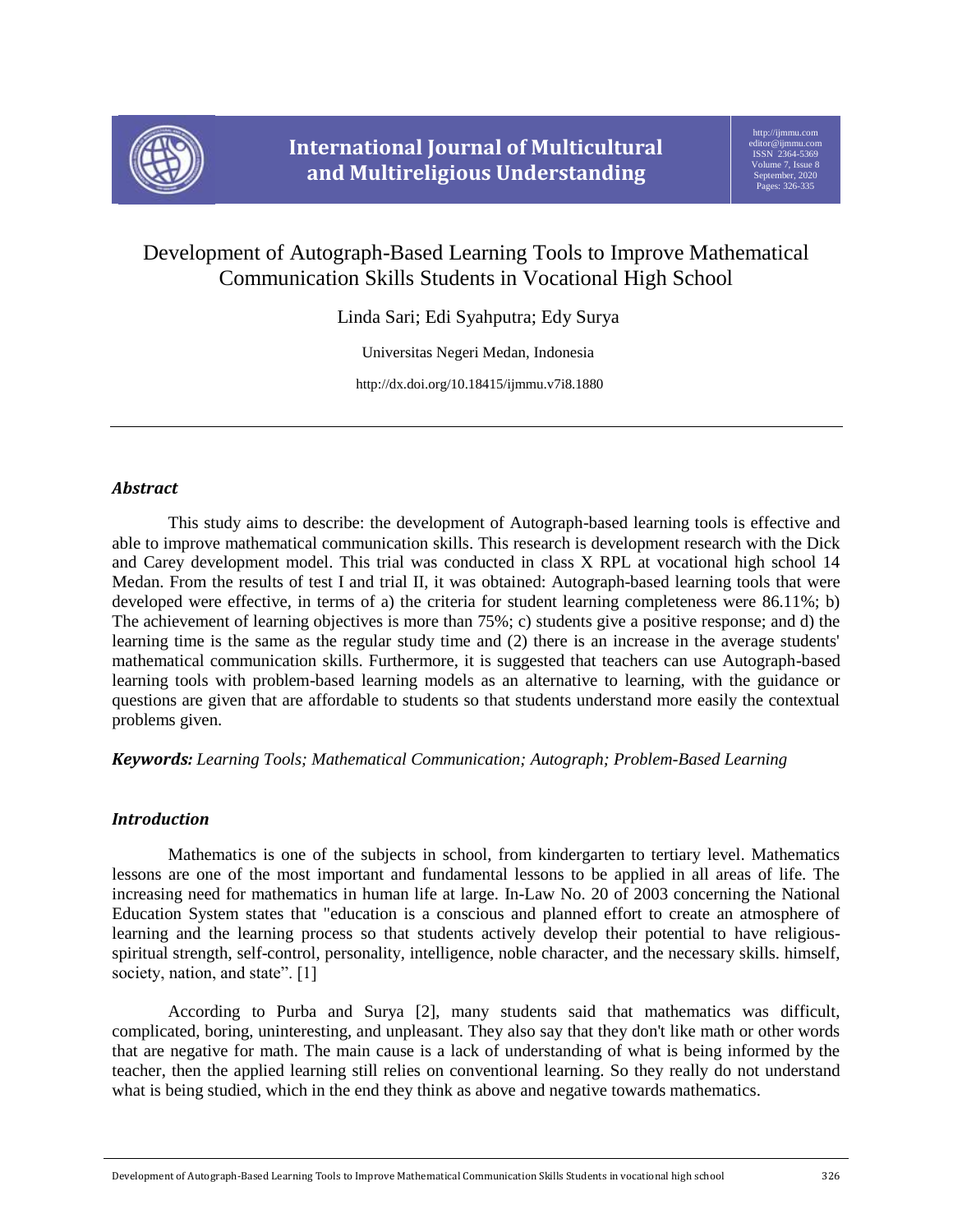Initial ability of students is a determining factor in the success of learning mathematics. Each individual has different learning abilities. The initial ability of students is the ability that students have before they follow the learning that will be given. This initial ability (entry behavior) describes the readiness of students in receiving lessons to be delivered by the teacher. [3]

Education must really be made the foundation in order to use technology that is effectively applied by teachers as education suppliers. Suggesting that students understand this subject matter is influenced by the initial abilities they have. The formation of initial abilities is influenced by the quality of learning experienced by previous students. If previous learning is not effective, the learning outcomes are not in accordance with the objectives set. If this happens, then to continue or understand the next material students will experience difficulties because of the low level of knowledge they have from the previous material or prerequisite materials for the next material. [4]

NCTM (National Council of Mathematics Teachers,[5] has established several standard processes that students must master in mathematics, including:(1)learning to solve math problems (mathematical problem solving) (2)learning to communicate mathematically(mathematical communication); (3) learning to reason mathematically(mathematical reasoning);(4)learn to associate mathematical ideas (mathematical relationships); (5) learning to represent mathematics (mathematical representation).

Mathematical communication skills support other mathematical abilities, such as problem-solving abilities. With good communication skills, a problem will be represented correctly more quickly and this will support solving the problem. Mathematical communication skills are a prerequisite for solving problems. This means that if students cannot communicate properly interpreting problems and mathematical concepts then they cannot solve the problem properly.

However, the facts in the field show that students' mathematical communication skills rarely get attention. Teachers are more trying to make students able to answer questions correctly without asking for reasons for students' answers, or asking students to communicate their thoughts, ideas, and ideas.

According to Wahyudi [6] "the quality of education is determined by various dominant factors, among others; teachers, the leadership of the principal, school facilities and infrastructure including books, media/learning tools, school libraries, without exception a curriculum that suits the needs of students.

For a teacher, the existence of a learning device is an obligation that teachers must-have. For teachers, the completeness of learning devices is a weapon to carry out their duties and obligations. The learning device is a set of equipment that has been determined for teaching. Learning tools are an important part of the learning process.

But in his daily life, in the learning process, there are only general textbooks. Teacher manuals and student books are still rare. This is because teachers rarely make their own teaching materials. Nasution [7] the selection of good teaching materials has not received serious attention from teachers. In mathematics learning, the material taught is abstract objects. From Akker's statement [8] it is concluded that the quality criteria of a device are validity, practicality, and effectiveness.

Mareesh [9] in his research stated that the problem-based learning model is more effective in teaching mathematics. By adopting a problem-based learning model in teaching mathematics teachers can make a number of creative thinkers, critical decision-makers, problem-solving that is needed for a competitive world. As well as problem-based questions have an effect on content knowledge which provides greater opportunities for learners to learn content with more involvement and increases student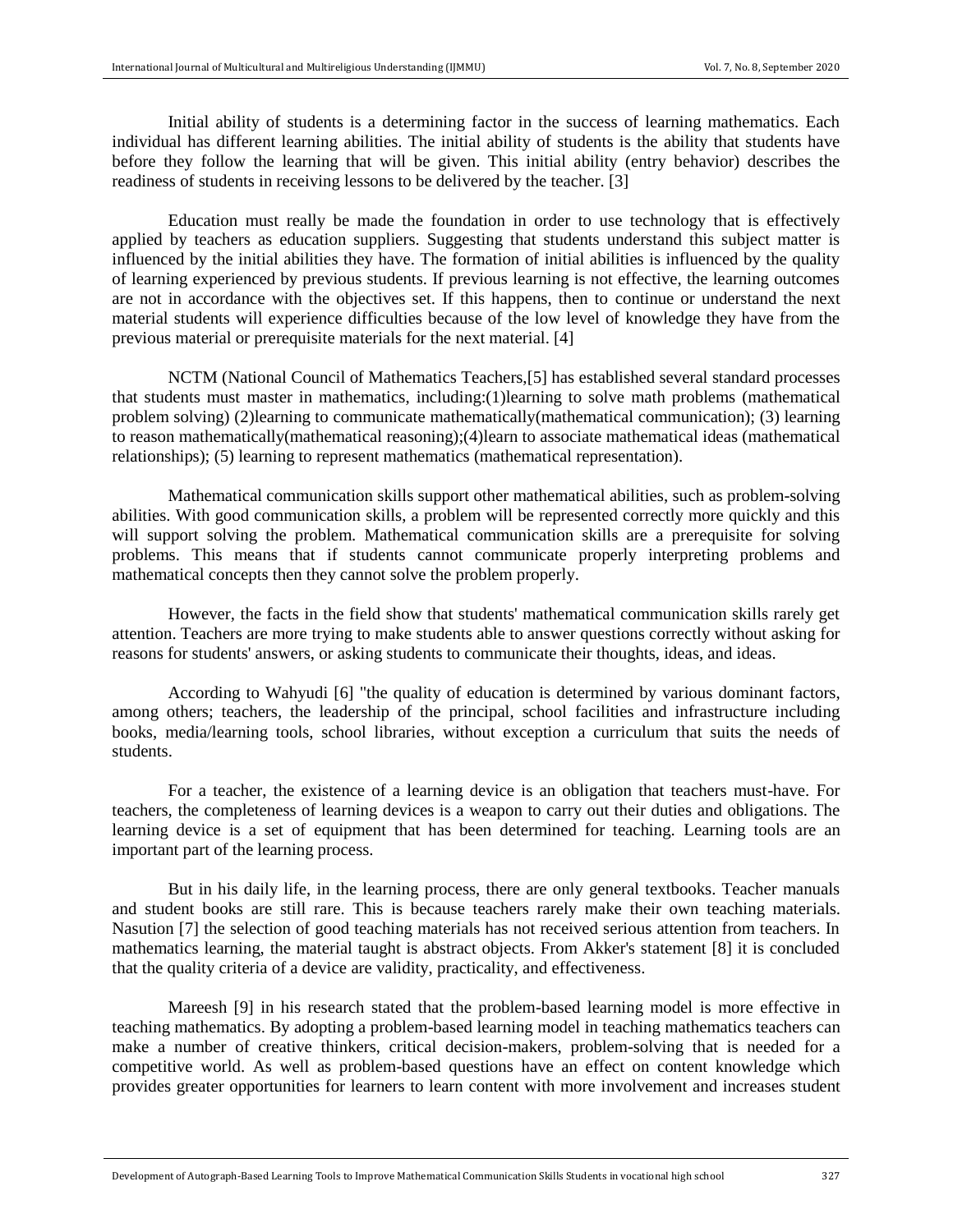active participation, motivation, and interest among students. This causes students to have positive attitudes towards mathematics and helps them to improve their achievement.

With technological advances in learning, it includes the use of computers in research on the quality of learning. Computer programs are ideal for utilizing in learning mathematical concepts that require high accuracy, concepts, precise, fast, and accurate graphic completion. Computer-assisted learning innovations are very good to be integrated with learning mathematical concepts, especially those that transform geometry, calculus, statistics, and function graphics. One of the effective and efficient tools is to use signatures.

Autograph software is a medium that can be used to learn about two dimensions, three dimensions, statistics, transformations, geometry, equations, coordinates, differentials, graphs, algebra, and others. Autographs can improve scientific discourse in mathematics classrooms that lead students to experience learning investigations and solving mathematical problems. Autographs will help teachers and students to see the relationship between visual and symbolic representations and scientific discourse which will further create an environment for using correct terms and concepts that are explored.

#### *Research Method*

This research was conducted in the odd semester of the 2019/2020 school year. The subjects in this study were students of vocational high school 14 Medan class X RPL. The type of research used in this research is research and development (Research and Development). The development model used was the Dick & Carey development model. [10] This development is carried out to produce learning tools which will then be tested in class using The One-Group Pretest-Post test Design design, by not using a comparison class but already using the initial test so that the increase in students' mathematical communication skills can be ascertained.

#### *Data Analysis Technique*

#### **Analysis of the Effectiveness of Learning Devices**

The learning tools developed are declared to meet the effectiveness criteria as follows: (1) Analysis of Classical Student Learning Completion Achievement; (2) Analysis of Learning Objectives Achievement; (3) Analysis of the Improvement of Students' Mathematical Communication Ability; (4) Analysis of Student Response Data; (5) Data Analysis of Mathematical Communication Ability Tests.

### *Results*

#### **Identity Instructional Goals**

Based on the identification of learning objectives in the 2013 curriculum, mathematics learning aims to make students have mathematical skills or proficiency. Mathematical skills or skills are part of the life skills that students must have, especially in developing reasoning, communication, and communication (problem-solving) faced in life.

# **Instructional Analysis (Conducting Objective Analysis)**

The things that often happen in the process of learning mathematics, teachers are often more direct about the formula, then do exercises related to the material. Mathematical communication and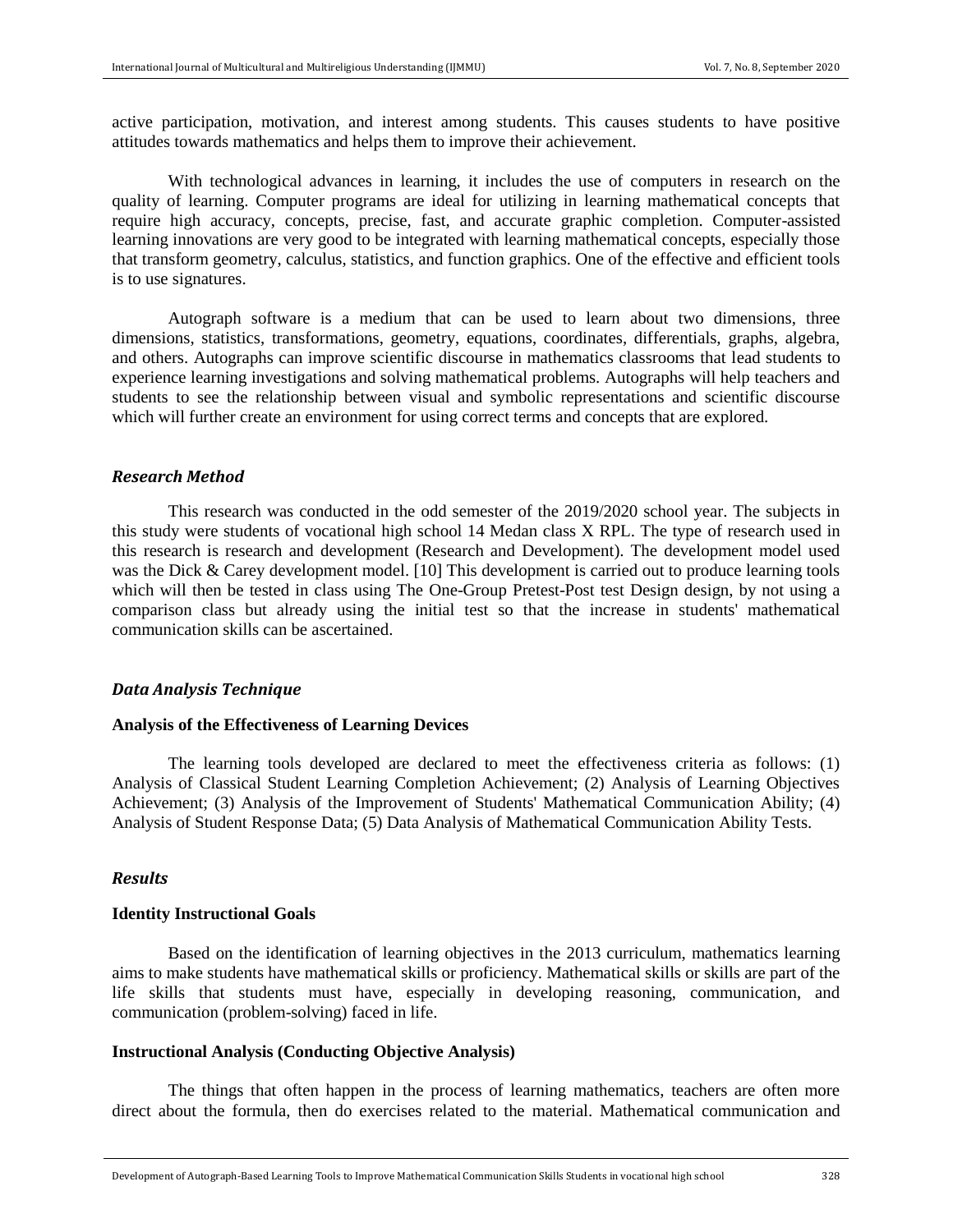student responses are low. Based on the results of the observations, the researcher took the initiative to make an autograph-based student book as a way to make students improve their mathematical communication skills during the learning process.

### **Identity Entry of Behavior / Student Characteristics**

Based on the test results of students' mathematical communication skills, it was found that students were not able to describe and model mathematical concepts. Based on interviews with mathematics teachers in schools, it is known that so far the emphasis on learning objectives has only focused on mastering concepts and knowledge

#### **Write Performance Objectives**

After analyzing the learning objectives contained in the curriculum and analyzing the students 'initial abilities, the researcher decided that the main objective in this study was to improve students' mathematical communication skills.

#### **Development of Developing Standards (Develop Criterian-Referenced Test Items)**

Based on the objectives that have been formulated, an assessment item is developed to measure students' mathematical communication skills. In this study, the developed test was adjusted to the absolute value equation and inequality subject matter. Once compiled, the test is then validated by experts, focused on content, language and question writing.

#### **Develop Instructional Strategy**

To improve students' mathematical communication skills, problem-based learning models are used. In the problem-based learning model students are encouraged to develop solutions to a problem in learning.

#### **Develop and Select Instructional Materials**

The learning tools to be developed in this study are student books (SB) and test instruments.

# **Design and Conduct Formative Evaluation**

The formative evaluation in this study was carried out in 2 steps, namely: (1) one-on-one evaluation by experts, followed by revisions and instrument trials, and (2) field trials with large groups

# **Revision of Teaching Materials and Advanced Field Trials**

Based on the results of the analysis of the learning tools in the first trial, data showed that the learning tools could not be said to be effective. For this reason, before trial 2 was carried out, revisions would be made to the learning devices used in trial I. Revisions would be made based on the weaknesses of the devices in a trial I.

#### **Development and Implementation of Summative Evaluation**

The main focus of this research is to produce autograph-based student books to improve students' mathematical communication skills. So that in this study summative evaluation is not carried out with several considerations, namely: (1) formative evaluation and summative evaluation cannot be linked as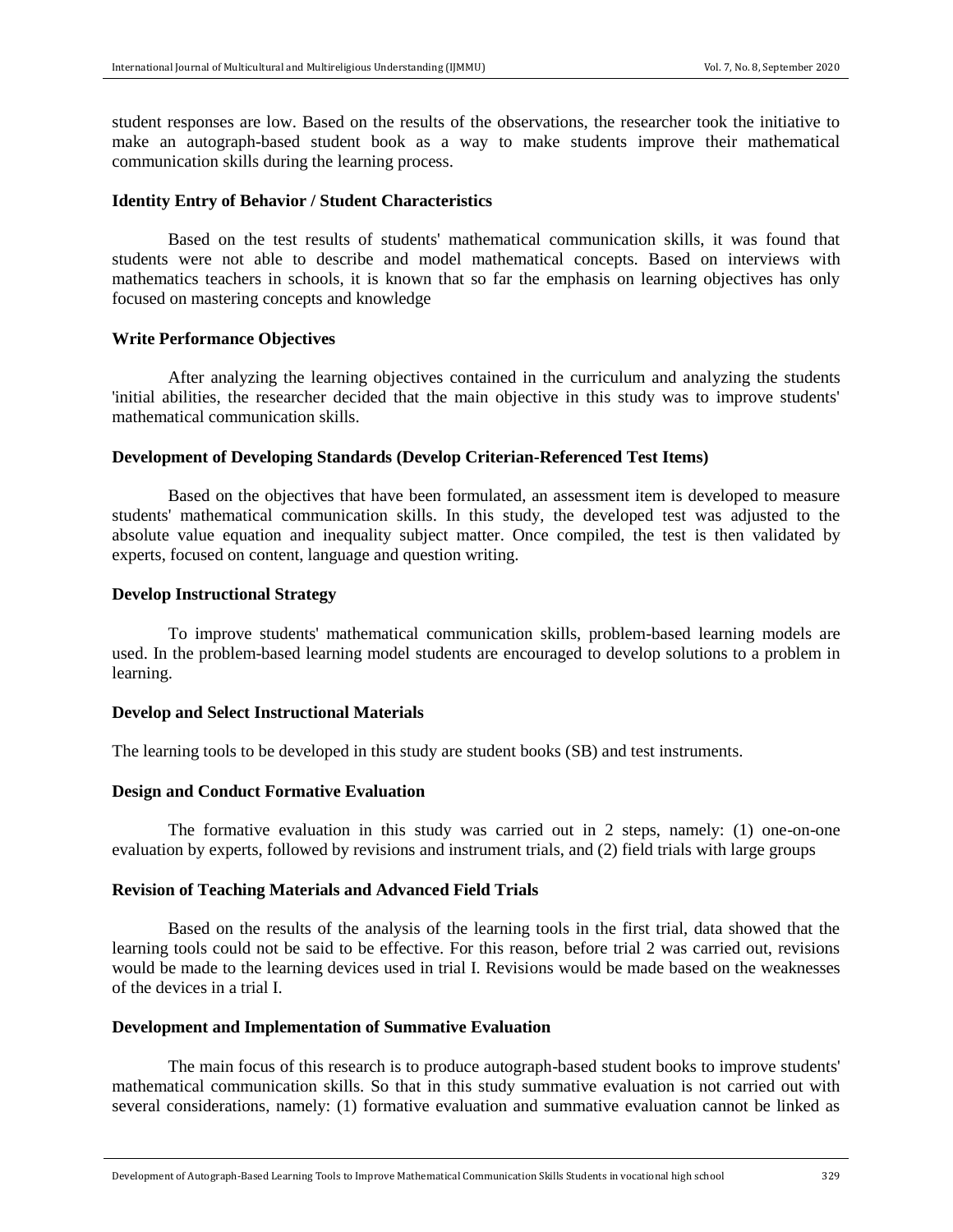two consecutive activities, but must be interspersed with implementations that take several years to implement, (2) it requires enormous costs given the wider scope of implementation and longer time.

# *Discussion*

# **The effectiveness of Autograph-Based Learning Tools on the Developed Problem Based Learning Model**

In determining effectiveness, it is seen from four aspects, namely classical student learning completeness, the achievement of learning objectives, student responses, and learning time. In the following, a discussion of each indicator will be presented in measuring or seeing the effectiveness of autograph-based learning tools.

#### *a. Classical student learning completeness*

#### **Table 1 Level of Compliance in Pre-Test and Post-Test** Mathematical communication skills in Trial I

| Category      | Pre-Test       | Percentage of Classical<br>Completeness | Post-Test      | Percentage of Classical<br>Completeness |
|---------------|----------------|-----------------------------------------|----------------|-----------------------------------------|
|               | Total students |                                         | Total students |                                         |
| Completed     | 10             | 27,8 %                                  | 19             | 52,78 %                                 |
| Not complete  | 26             | 72,2%                                   | 17             | 47,22 %                                 |
| Total         | 36             | 100 %                                   | 36             | 100 %                                   |
| Class Average | 61,5           |                                         | 72,9           |                                         |

#### **Table 2 Level of Compliance in Pre-Test and Post-Test** Mathematical communication skills in Trial II

| Category         | Pre-Test<br>Total<br>students | Percentage of Classical Completeness | Post-Test<br>Total students | Percentage of<br>Classical<br>Completeness |
|------------------|-------------------------------|--------------------------------------|-----------------------------|--------------------------------------------|
|                  |                               |                                      |                             |                                            |
| Completed        | 13                            | 36,11 %                              | 31                          | 86,11 %                                    |
| Not complete     | 23                            | 63,89%                               | 5                           | 13,89 %                                    |
| Total            | 36                            | 100 %                                | 36                          | 100 %                                      |
| Class<br>Average | 67,5                          |                                      | 80                          |                                            |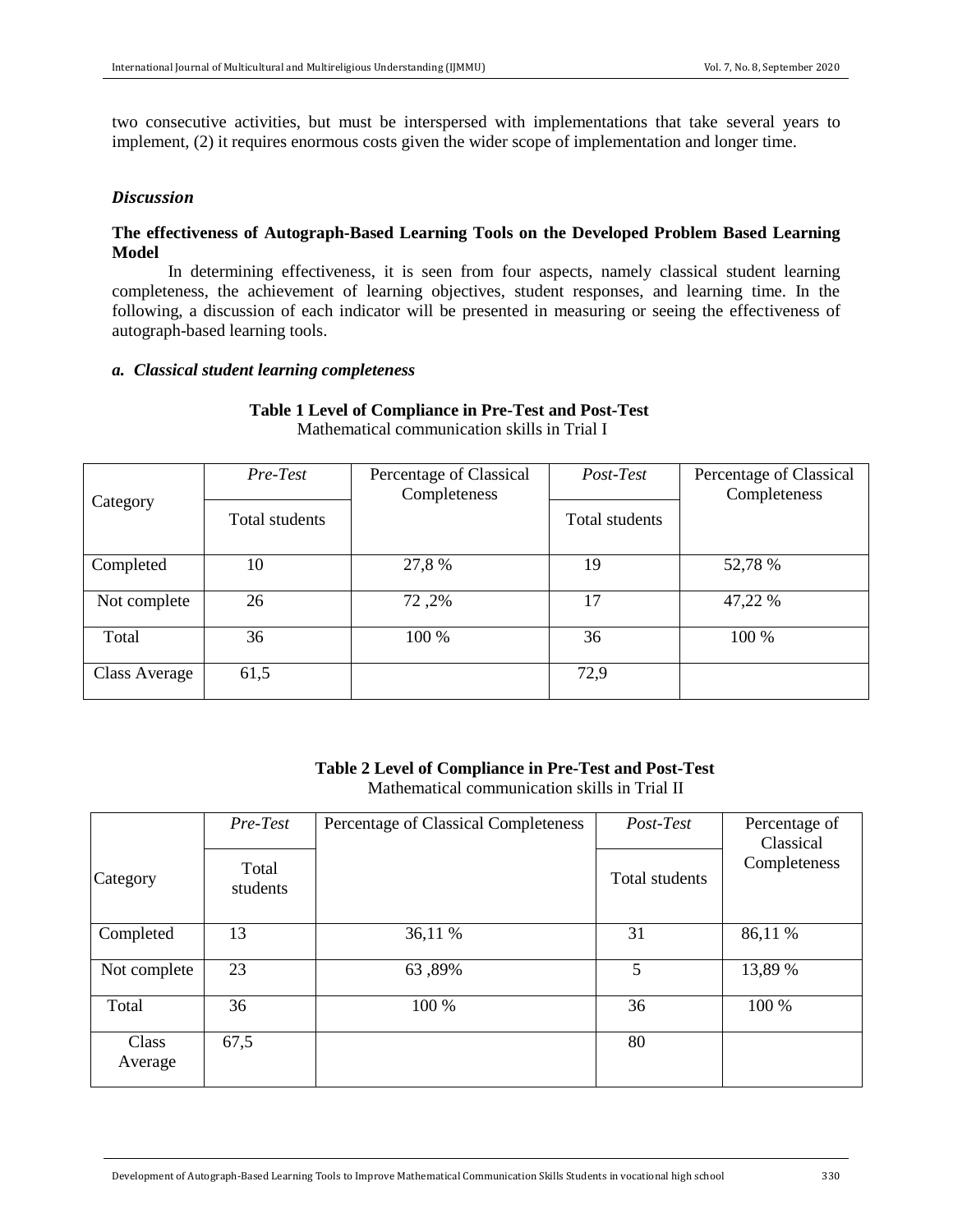Based on the results of data analysis that has been stated previously that in the first trial the percentage of classical completeness of mathematical communication skills was 52.78%, while in the second trial, the percentage of classical completeness of mathematical communication skills was 86.11%. When viewed from the results of classical student learning completeness mathematical communication skills, the mastery obtained from the results of the first trial did not meet the classical completeness criteria. Whereas in the second trial it had met the classical completeness criteria.

The results of the above research indicate that the students' mastery of classical learning using the developed learning tools fulfills the effectiveness criteria. This is because in the learning process using autograph-based learning tools, students find it easier to solve a mathematical problem by communicating the problems faced in schemes, pictures, and changing problems in mathematical models.

This is in accordance with the results of research by Kuntari and Rosnawati [12] which states that the problem-based learning model shows that the average post-test score is higher than the conventional class, the class using the problem-based learning model gets an average post-test score of 84, 25 for mathematical communication applications and problem abilities 85.05. Meanwhile, in the conventional class, the post-test score was 71, 64 and the problem ability was 69.34. Based on the average value of the problem-based learning model, it is more influential and significant than conventional in mathematical communication skills and problem problems.

This shows that students' mathematical communication uses autograph-based learning tools with problem-based learning models that have increased from trial I to trial II. Problem communication is that autograph-based learning tools with problem-based learning models can improve students' mathematics.

# *b. Achievement of Learning Objectives*

|  |  | Table 3. Achievement of Learning Objectives on Mathematical Communication Ability in Trial I |
|--|--|----------------------------------------------------------------------------------------------|
|--|--|----------------------------------------------------------------------------------------------|

| N <sub>o</sub> | Learning objectives                                                                                                                              | <b>Mathematical Communication Skills</b> |                        |
|----------------|--------------------------------------------------------------------------------------------------------------------------------------------------|------------------------------------------|------------------------|
|                |                                                                                                                                                  | % Learning Objectives Achievement        | Description            |
|                | Students are able to understand the concept of the<br>absolute value of the linear form of one variable                                          | 78,70%                                   | Achieved               |
|                | Students are able to understand linear equations<br>that involve the absolute value of the linear form<br>of one variable and algebra of another | 74,77%                                   | <b>Not</b><br>achieved |
|                | Students are able to understand linear inequalities<br>involving the absolute value of the linear form of<br>one variable and algebra of another | 69,91%                                   | <b>Not</b><br>achieved |

# **Table 4. Achievement of Learning Objectives on Mathematical Communication Ability in Trial II**

| N <sub>0</sub> | Learning objectives                                 | <b>Mathematical Communication Skills</b> |             |  |
|----------------|-----------------------------------------------------|------------------------------------------|-------------|--|
|                |                                                     | % Learning Objectives Achievement        | Description |  |
|                | Students are able to understand the concept of the  | 80,32%                                   | Achieved    |  |
|                | absolute value of the linear form of one variable   |                                          |             |  |
|                | Students are able to understand linear equations    |                                          |             |  |
|                | that involve the absolute value of the linear form  | 80,09%                                   | Achieved    |  |
|                | of one variable and algebra of another              |                                          |             |  |
|                | Students are able to understand linear inequalities |                                          |             |  |
|                | involving the absolute value of the linear form of  | 82,41%                                   | Achieved    |  |
|                | one variable and algebra of another                 |                                          |             |  |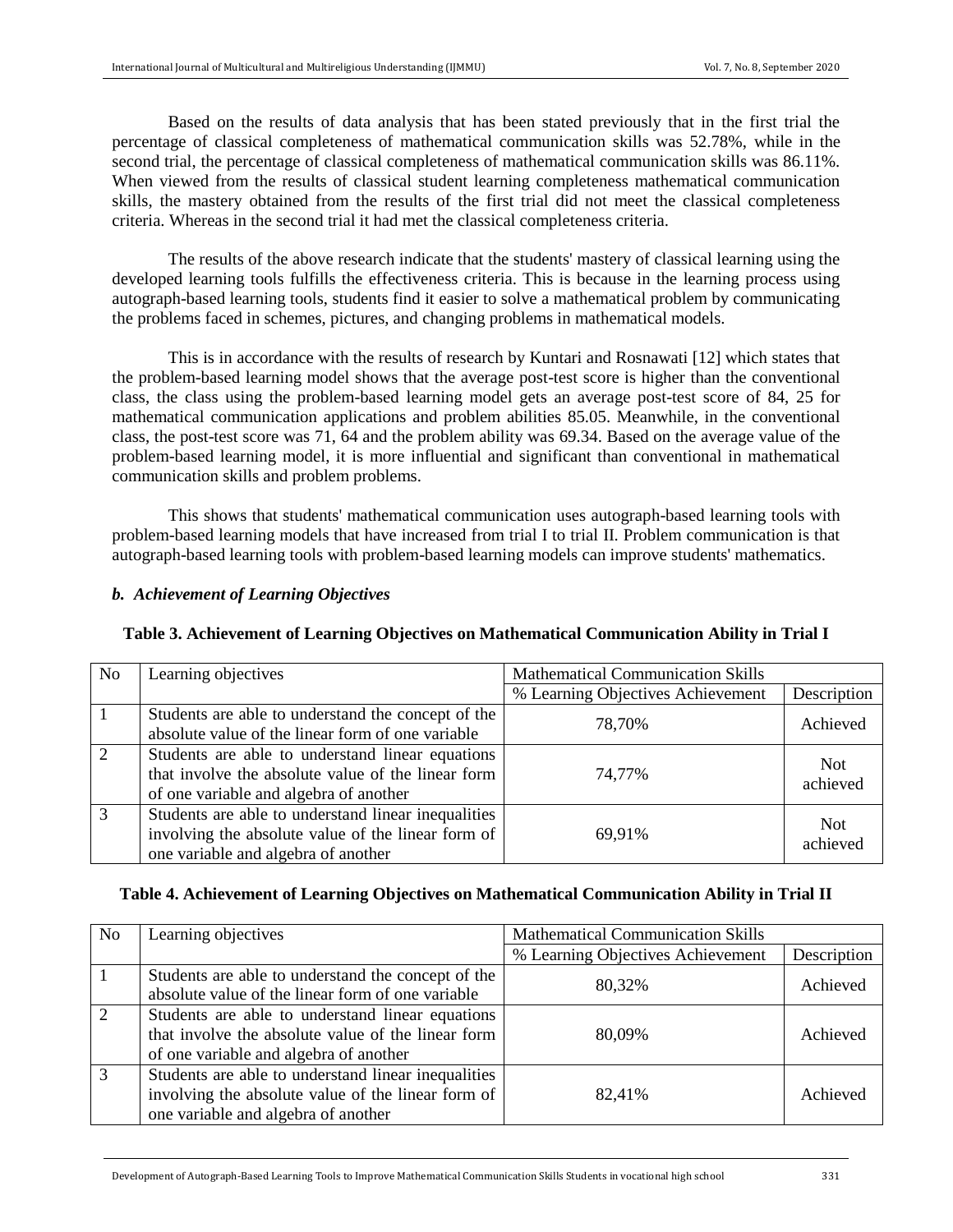Based on the results of the analysis of the results of the achievement of learning objectives in the first trial, the results of mathematical communication skills have not been achieved in items 2,3,4 and question number 5, while in trial 2 the achievement of learning objectives has been achieved for each item. Thus it is known that the achievement of the post-test learning objectives of students 'mathematical communication abilities in the first trial has not been achieved for each item, while the achievement of the post-test learning objectives of students' mathematical communication abilities in the second trial has been achieved for each item. the achievement of learning objectives in trial 2 has reached the predetermined category of criteria, namely  $\geq 75\%$ .

So it can be concluded that the achievement of learning objectives using autograph-based learning tools with problem-based learning models fulfills the effectiveness criteria.

In line with research by Fahmi, Syahputra, and Rajagukguk [13], it is stated that (1) the increase in reasoning and mathematical communication skills of junior high school students through the geogebraassisted problem-based learning model is better than the increase in mathematical reasoning and communication skills of students who receive the ordinary learning model. (2) there is no interaction between learning and students' initial abilities to the ability to improve mathematical reasoning and communication. (3) the process of completing the answers of students whose learning using the Geogebra-assisted learning model is better than the ordinary learning model.

# *c. Student Responses to Autograph-Based Learning Tools with the developed Problem Based Learning Model*

Based on the data analysis of the results of the trial I and trial II, it was found that the average percentage of student responses in each trial was positive. This means that overall students feel helped and happy with the use of Autograph-based learning tools with problem-based learning models that are carried out. Students who responded positively to each trial had reached the predetermined criteria category, namely  $\geq 70\%$ .

# *d. Learning Time*

The results of learning time achievement in trial I and trial II were three meetings or  $6 \times 45$ minutes. When compared with the usual learning carried out so far, there is no difference between the achievement of learning time using Autograph-based student books and test instruments and the achievement of ordinary learning time. Thus the learning time has met the effectiveness criteria.

Based on the overall results, namely the application of autograph-based learning tools based on problem-based learning in trials I and II, it was concluded that the effectiveness of autograph-based learning tools based on problem-based learning to improve students' mathematical communication skills had met the effectiveness limit which included classical completeness, achievement. learning objectives, student responses and learning time achievement.

With the fulfillment of the four indicators of the effectiveness of the developed learning tools, it can be concluded that the autograph-based learning tools based on the developed problem-based learning are effective.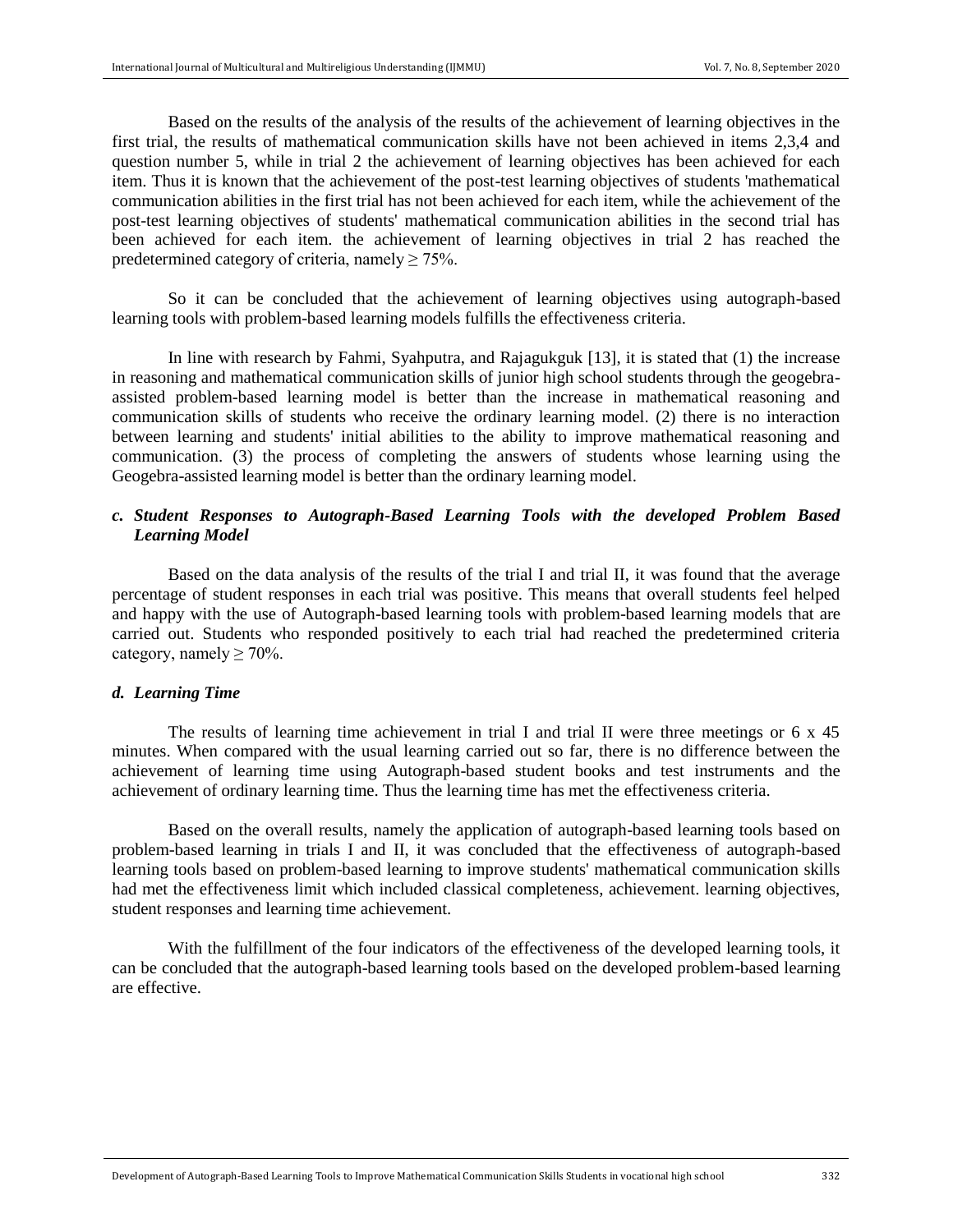# **Improving Students' Mathematical Communication Skills using the Autograph-Based Learning Tool developed**

|  | Table. 5 Summary of N-Gain Results. Mathematical communication skills Trial I |  |
|--|-------------------------------------------------------------------------------|--|
|  | M Cain Intermetation Wumber of                                                |  |

| N-Gain                     | Interpretation | Number of |
|----------------------------|----------------|-----------|
|                            |                | Students  |
| > 0.7                      | High           |           |
| $\leq \mathsf{g} \leq 0.7$ | Moderate       |           |
|                            | $-0W$          |           |

| Table. 6 Summary of N-Gain Results. Mathematical communication skills Trial II |  |  |  |  |  |
|--------------------------------------------------------------------------------|--|--|--|--|--|
|--------------------------------------------------------------------------------|--|--|--|--|--|

| N-Gain            | Interpretation | Number of |
|-------------------|----------------|-----------|
|                   |                | Students  |
| > 0.7             | High           |           |
| $0.3 < g \le 0.7$ | Moderate       | 19        |
|                   | .0W            |           |

Based on table 5 above, it can be seen that there were no students who got an N-Gain score in the range> 0.7 or experienced an increase in mathematical communication skills in the high category. There were 7 students who experienced an increase in mathematical communication skills or got an N-Gain score of 0.3  $\leq g \leq 0.7$  and students who experienced an increase in mathematical communication skills in the low category or got an N-Gain score  $g \le 0.3$  as many as 29 people. Based on the N-Gain calculation, it was obtained a score of 0.2 with the category of increasing low mathematical communication skills.

Based on table 6 above, it can be seen that students who got N-Gain scores in the range> 0.7 or experienced an increase in mathematical communication skills in the high category were 2 people. There were 19 students who experienced an increase in mathematical communication skills or got an N-Gain score of 0.3  $\leq g \leq 0.7$  and students who experienced an increase in mathematical communication skills in the low category or got an N-Gain score  $g \le 0.3$  as many as 15 people. Based on the N-Gain calculation, a score of 0.4 was obtained with the category of moderate mathematical communication skills improvement.

Based on the results of the analysis of the increase in students' mathematical communication skills in trial I and trial II shows that the calculation of N-Gain to see an increase in students' mathematical communication skills in a trial I and trial II, the increase in students' mathematical communication skills based on the results of the pretest and post-test is in the moderate category.

Increasing students' mathematical communication skills is related to the use of autograph-based learning tools in the problem-based learning model that is carried out. In the problem-based learning model students are faced with non-routine problems whose resolution structure cannot be seen directly. This then trains students to develop their mindset so that students' communication skills increase.

Furthermore, in line with what was expressed by, Rambe and Surya [14] which stated that there was an effect of Problem Based Learning (PBL) on students' communication skills in mathematics learning. This study states that the mathematical communication skills of students who receive problembased learning can affect students' mathematical communication skills.

Furthermore, in line with what was expressed by, Manalu, Napitupulu, Manulang, Simanjuntak, and Sinambela [15] stated that there are differences in students' mathematical problem-solving abilities between students taught with the scientific approach and the scientific approach based on autograph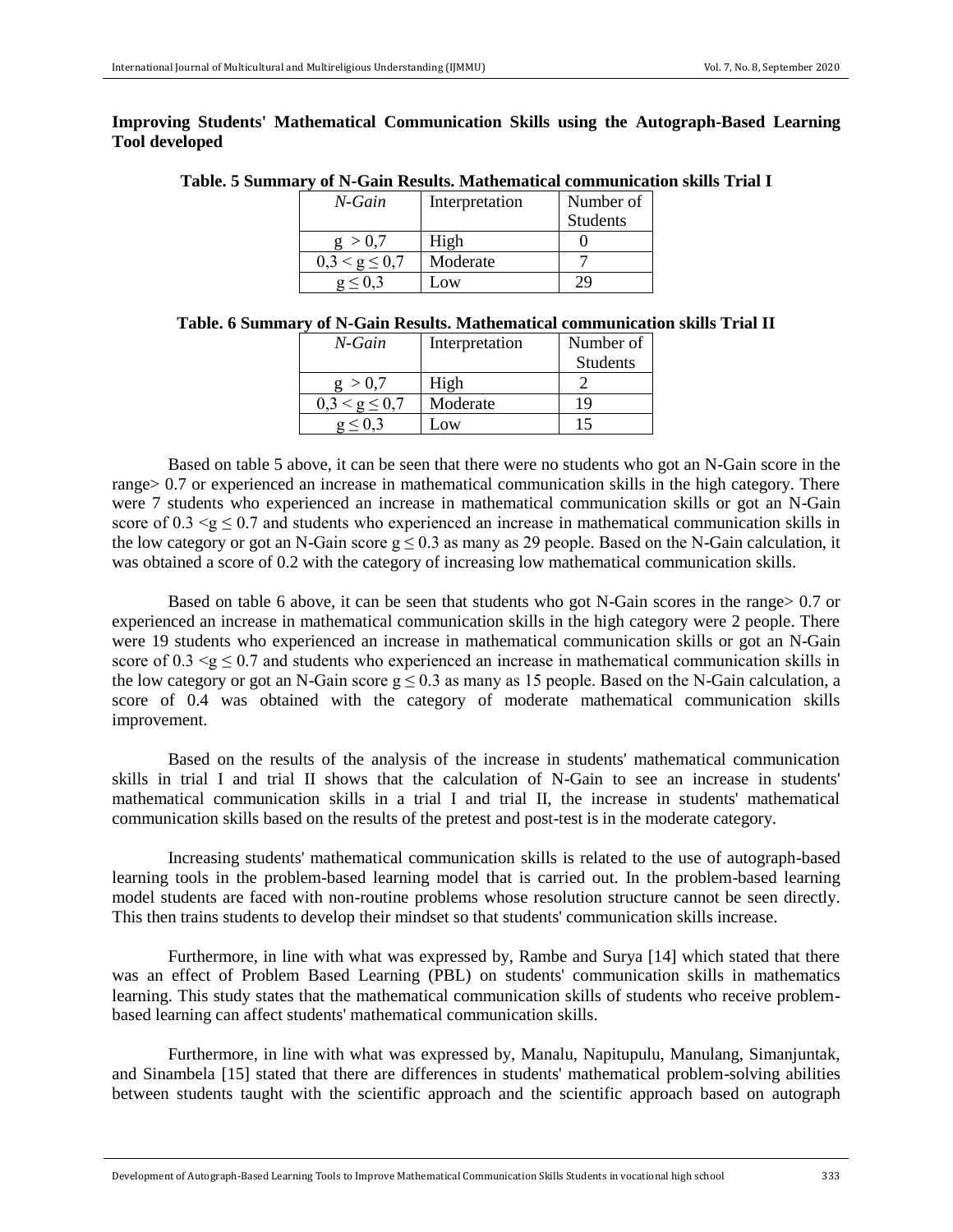software. So the use of autograph software contributes to improving students' mathematical problemsolving abilities.

### *Conclusions*

The results obtained are as follows:

- 1. Autograph-based learning tools based on problem-based learning models in improving students' mathematical communication skills developed have met the effective criteria, namely:
	- a. .Students' learning completeness criteria  $\geq$  85%. If seen from the results of the first trial, the completeness value was 52.78%, while for the second trial it was 86.11%, thus the completeness value of learning outcomes increased by 33.33%.
	- b. Learning achievement is more than  $\geq$  75. If seen from the test results, the value of achievement of learning objectives in my trial is only that no 1 has been effective while questions 2,3,4 and question 5 have not been effective. Whereas in trial II all questions  $1,2,3,4$  and 5 were effective. This means that the error of learning objectives for trial II has been effective.
	- c. The response given by students to the components of the Autograph-based learning device based on problem-based learning models and learning activities is a positive response.
	- d. The learning time criterion, namely the minimum learning time is the same as ordinary learning in the trial, and trial II has been achieved. This means that the learning time criteria are effective.
- 2. Increasing students' mathematical communication skills using Autograph-based learning tools based on problem-based learning models is the calculation of N-Gain on students' mathematical communication skills in the trial I and trial II, increasing students' mathematical communication skills based on the results of the pretest and post-test are in the medium category.

#### *Acknowledgment*

 On this occasion, the author would like to express his sincere gratitude and highest appreciation to all those who have helped the author, to both parents and family who have supported the author in every way. Mr. Prof. Dr. Edi Syahputra M.Pd as the first supervisor and Chair of the Mathematics Education Postgraduate Program Study Program, Dr. Mr. Edy Surya M.Si as the second supervisor, as well as the Head of the School, as well as the teachers and administrative staff of vocational high school 14 Medan who have given permission and opportunity for the author to conduct research at the school.

# *References*

- [1] Depdiknas. 2003. *Undang- undang No 20 Tahun 2003 Tentang Sistem Pendidikan Nasional*. Jakarta (online) [http://kemenag.go.id/file/dokumen/UU2003.pdf.](http://kemenag.go.id/file/dokumen/UU2003.pdf)
- [2] Purba, G., I., D., Surya, E. 2019. The Improving of Mathematical Understanding Ability and Positive Attitudes of Unimed FMIPA Students by Using the Contextual Teaching Learning (CTL) Approach. *Journal of Physics*: Conf. Series **1462** (2020) 012019.
- [3] Fitri, S., Syahputra, E., Syahputra, H. 2019. Blended Learning Rotation Model Of Cognitive Conflict Strategy To Improve Mathematical Resilience In High School Students. *International Journal Of Scientific & Technology Research* Vol. 8, Issue 12, 80-87.
- [4] Napitupulu, W., R., Syahputra, E., Sinaga, B. Development Of Learning Devices Based Onproblem-Based Learning Assisted Adobeflash Cs 11 To Improve Combinatoric Ability Students. *International Journal Of Scientific & Technology Research* Vol 9, Issue 02, 2219-2227.